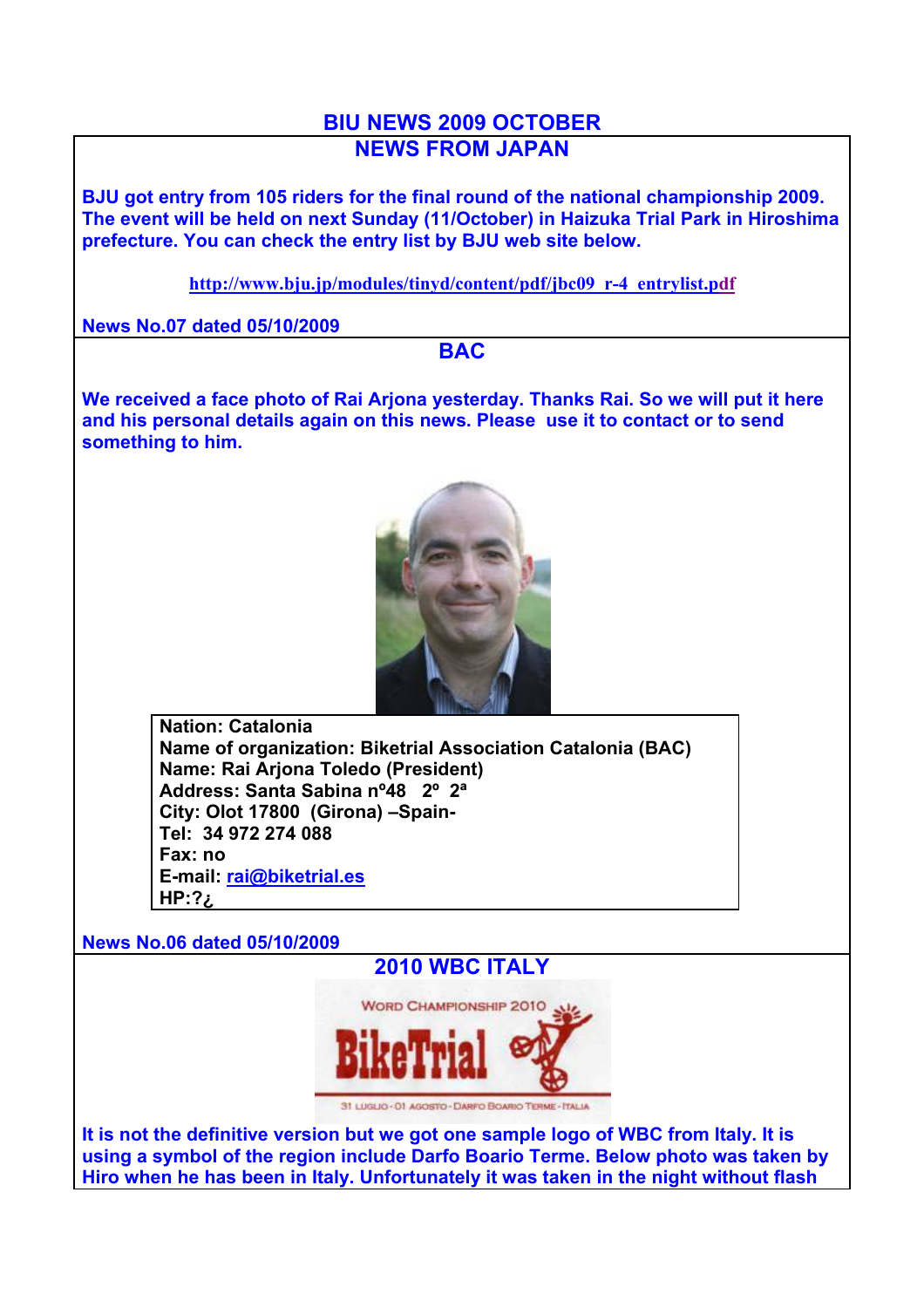**light. Can you see the symbol by the left side of the billboard? We see it on the sample logo above that riding on a bike. So we asked the explanation about it to Giuliano.**



**Hello Hiro,**

**The symbol in the photo is one reproduction of the famous "engravings rocks" of Valle Camonica. In the prehistoric period in our valley many people make his graffiti and now our valley is famous in the world for this reason. My idea is inspired by the graffiti of Valle Camonica. Explain the significance of the graffiti is very very difficult. Every draw has a significance (also hieroglyphics or Japanese ideogram). In your photo is the "prayerful" or "the shaman". We have many symbols. In the '30 the Germans tried the old European root in this rock. Today the graffiti is UNESCO heritage and many students visit the graffiti site in Darfo Boario Terme and Valle Camonica. Over 10.000 students from Italy and Europe every year. Is very important site.** 

**You can have info here:**

**http://www.arterupestre.it/en/museum/intro.html http://www.voli.bs.it/ir-incisionirupestri/ and many others.**

## **ATTENTION:**

**The logo I sent you yesterday is one draft; Is not the definitive version. The definitive version is in project.**

**Hello,** 

**Giuliano.**

**News No.05 dated 03/10/2009**

## **NEWS FROM CATALONIA 2**

**We got a report from BAC and a comment from Ot Pi. And also the video of TV3 news from Enric Gibert (If you want to check it, Please let us know it. We can attache the video file. Need Apple-QuickTime to play). Thank you!**

**Dear Friends.**

**The news of the BAC is appearing in many mass media. In the most important Radios in Catalonia, in many newspapers and magazines, and very important newspapers. And several channels of television, also in the most important television of Catalunya, with a good news**